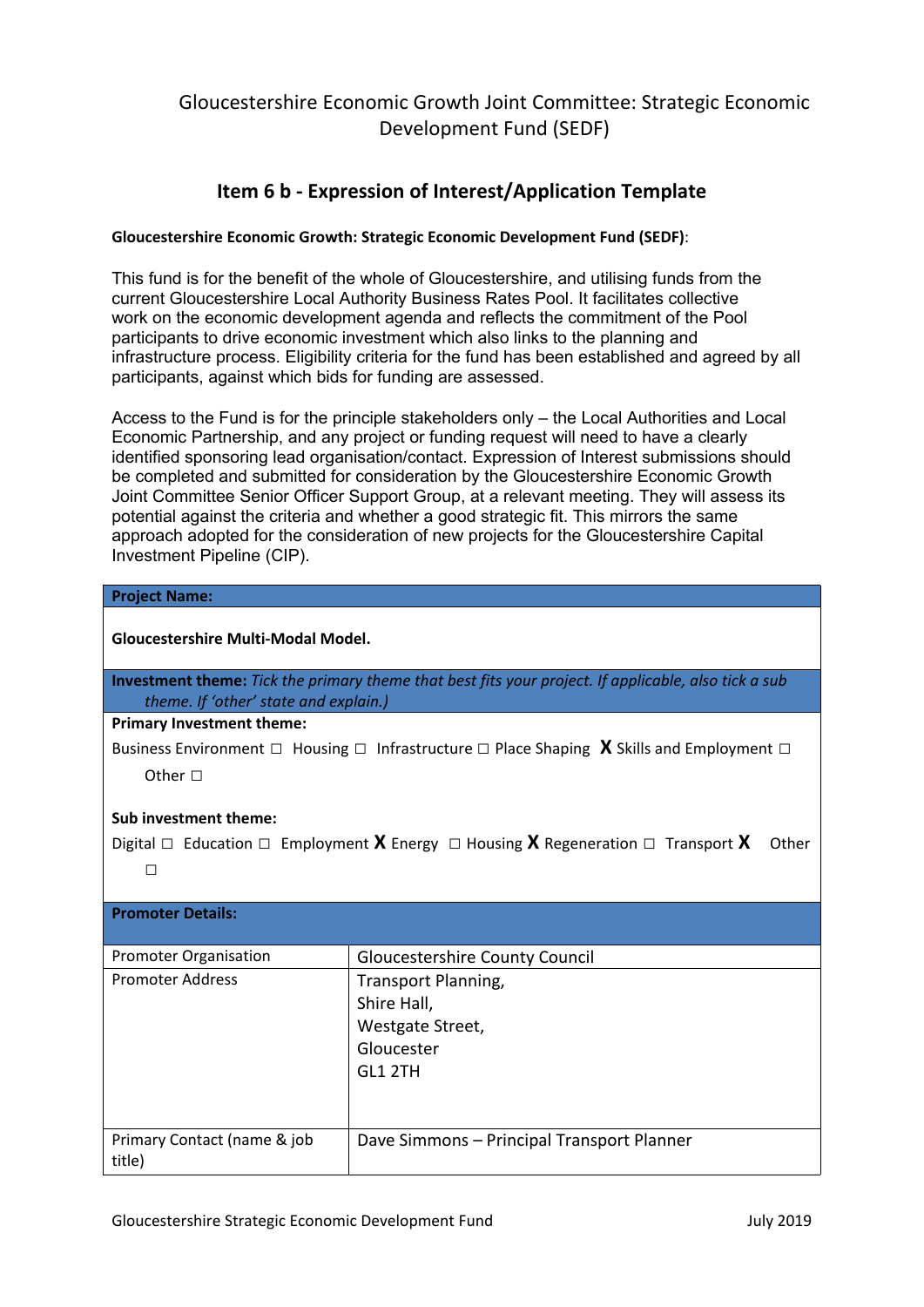| <b>Email Address</b>                                                                                                                                                                                                                                                                                                                                                                                                                                                                                                                                                                                                                                                                                                                                           | Dave.simmons@gloucestershire.gov.uk |  |
|----------------------------------------------------------------------------------------------------------------------------------------------------------------------------------------------------------------------------------------------------------------------------------------------------------------------------------------------------------------------------------------------------------------------------------------------------------------------------------------------------------------------------------------------------------------------------------------------------------------------------------------------------------------------------------------------------------------------------------------------------------------|-------------------------------------|--|
| <b>Contact Telephone Number</b>                                                                                                                                                                                                                                                                                                                                                                                                                                                                                                                                                                                                                                                                                                                                | 01452 425651                        |  |
| Project Summary (Max 250 words) (Describe your project idea clearly and succinctly, including what<br>the investment would buy, and why it would lead to economic growth for Gloucestershire. Include<br>the potential timeframe, and any significant drivers or constraints related to the scheduling of the<br>investment.                                                                                                                                                                                                                                                                                                                                                                                                                                   |                                     |  |
| Gloucestershire is seeing significant population growth and housing demand and will experience<br>even more growth through additional development land allocations set to be made through<br>emerging Local Plans. This will put ever increasing pressure on Gloucestershire's transport network,<br>requiring a decisive response to how transport is planned and organised. At the same time, there are<br>key challenges including the urgency of reducing CO2 emissions to combat climate change and the<br>need for a more inclusive transport system.<br>Addressing these challenges and accommodating additional growth can only be achieved through<br>modal shift away from private car use to more sustainable modes, including walking, cycling and |                                     |  |
| Public Transport. However, at present Gloucestershire is unable to fully assess the impacts of<br>investment in major public transport schemes, or model the (transport) sustainability of potential<br>development sites, because Gloucestershire County Council's highway base transport model has<br>only limited ability to model sustainable modes of transport.                                                                                                                                                                                                                                                                                                                                                                                          |                                     |  |
| It is therefore proposed, to build a Multi Modal Transport Model to enable Gloucestershire to<br>explicitly model public transport and active travel (walk and cycle) modes and to complement GCC's<br>highway based transport modelling suite.                                                                                                                                                                                                                                                                                                                                                                                                                                                                                                                |                                     |  |
| The development of such model will support the strategic ambition to deliver a Mass Rapid Transit<br>System within Gloucestershire's Central Severn Vale, as expressed in Gloucestershire's draft<br>Industrial Strategy and help to inform land use planning decisions in emerging District Local Plans<br>from a sustainable transport perspective.                                                                                                                                                                                                                                                                                                                                                                                                          |                                     |  |
| Summary of benefits/outcomes that will be delivered (Max 250 words) (Expanding on your<br>summary, provide information on the tangible benefits or outcomes that would be delivered, leading<br>to the growth of the Gloucestershire economy. These could address challenges or capitalise on<br>opportunities, including those associated with improving productivity.<br>List the expected benefits, estimated quantities and indicate the timescales).                                                                                                                                                                                                                                                                                                      |                                     |  |
| A multi modal transport model will enable a better understanding of future travel demand from<br>growth in Gloucestershire, direct growth towards locations with high levels of sustainable transport<br>accessibility, and provide a reliable tool to create a Full Business Case for a Mass Rapid Transit<br>System in Gloucestershire.                                                                                                                                                                                                                                                                                                                                                                                                                      |                                     |  |
| <b>Benefits:</b>                                                                                                                                                                                                                                                                                                                                                                                                                                                                                                                                                                                                                                                                                                                                               |                                     |  |

 $\mathcal{L}^{\mathcal{L}}(\mathcal{L}^{\mathcal{L}})$  and  $\mathcal{L}^{\mathcal{L}}(\mathcal{L}^{\mathcal{L}})$  . In the contract of the  $\mathcal{L}^{\mathcal{L}}$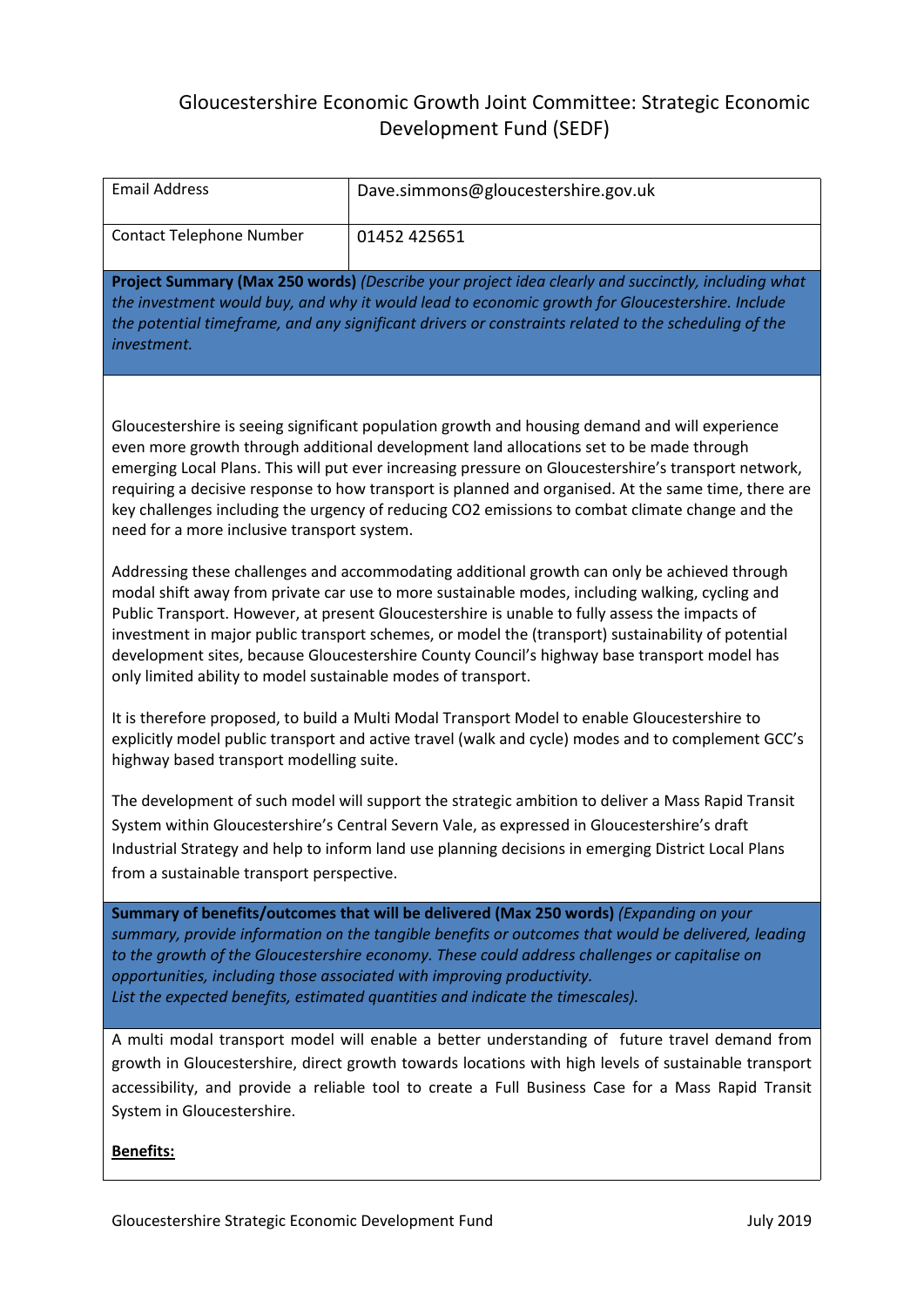#### Improved Land Use Planning

60,000 new homes and 300ha of employment land is Gloucestershire's growth ambition. Current local plans have identified approximately 25,276 homes and 88.8ha of employment land. The JCS and Stroud Local Plans are under review. The JCS review aims to provide 35,175 homes and 192ha of employment. 12,000 new homes and 52ha of employment land are proposed through Stroud's Local Plan Review. An up to date Highways model and a Multi-Modal Model will be needed to assess development impacts of future local plan growth and potential sustainable mitigation measures.

#### Support Major Transport Schemes

A Multi-Modal Model will also be required to assess the likely demand for a Mass Rapid Transit system and give an indication of the system type best suited to Gloucestershire. This will provide evidence for Full Business Case development and increase the potential of Gloucestershire receiving future funding.

#### **Outcome:**

An up to date transport model suite that includes a fully developed Multi-Modal Model. Following phase 2, a spread sheet model will be produced, that will allow some high level testing, before a full Multi Modal Model is available.

#### **Timescales**

#### **2020:**

Phase 1 – Scoping, Initial data collection and gap analysis.

Phase 2a – Evidence base development and baselining.

Phase 2b – Requirement refining and model development plan.

Phase 2c –Spreadsheet Model development.

### **2021/2022:**

Phase 2d – Additional data collection

Phase 3 – Model development and forecasting.

**Strategic Fit (Max 150 words)** *(Give the local, regional or national context for your project. Explain how it clearly aligns to the Strategic Economic Plan v2 <https://www.gfirstlep.com/downloads/2018/sep-2-update2018v3.pdf> and complements the local District strategies and delivery plans*

The Gfirst LEP in their Local Industrial Strategy has stated the importance of a Mass Rapid Transit (MRT) system to serve the Gloucester and Cheltenham urban area. It has been identified as one of the key infrastructure requirements to provide a reliable, quick and clean alternative to the private car.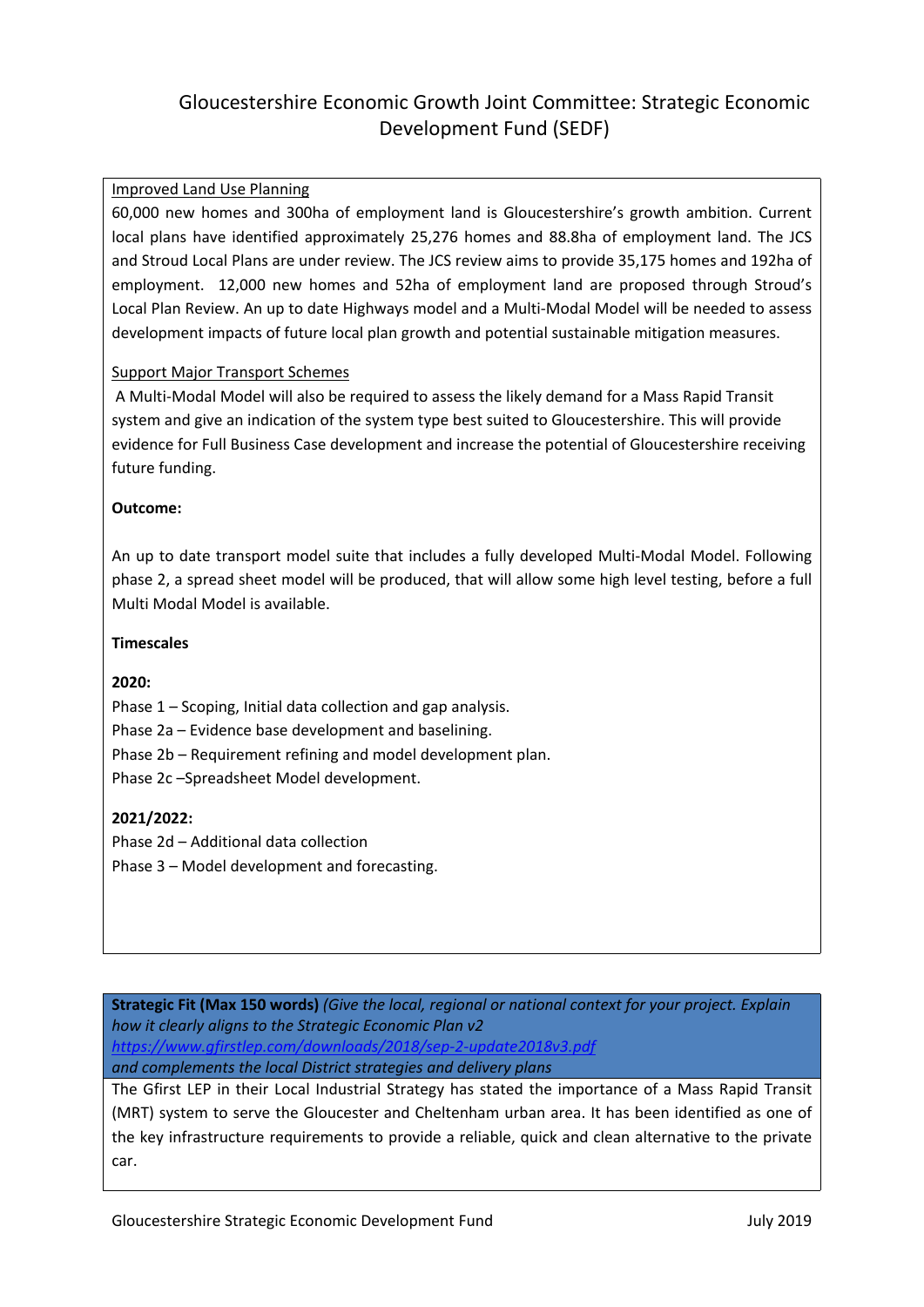The proposal for a MRT system was also picked up in the emerging revised Gloucestershire Local Transport Plan (2015 - 2041) and a Mass Transit solution to support modal shift is also identified as a medium to long-term regional transport priority in the Western Gateway's emerging Strategic Transport Plan.

A Multi-Modal Model will enable the development of a robust Full Business Case for a Mass Transit solution and help determine the likely demand for a MRT system and provide an indication as to what sort of MRT system should be progressed and help to model the benefits of sustainable travel and influence future infrastructure needs.

In addition it will inform the plan making process for the District Local Plans.

**Evidence of need or demand (Max 150 words)** *(give details of the evidence you can reference that supports your case that there is a need or demand for this project)*

Currently there are high levels of congestion on key routes with limited scope for highway-based improvement solutions<sup>1</sup>. Further growth will worsen congestion beyond acceptable levels or risks blocking the delivery of economic growth and reducing Gloucestershire's productivity. Furthermore, Gloucestershire County Council and most of Gloucestershire's Districts have declared a climate emergency and the business as usual approach will not allow the authorities to meet their climate targets.

A Multi Modal Transport Model will enable an informed decision on future Land Use allocations, enabling suitable travel and ensure that the necessary sustainable infrastructure can be identified, assessed and targeted to the most appropriate locations so as to actively change travel behaviour and increase the mode share of sustainable methods of transport.

Furthermore, any major investment in public transport infrastructure will require a robust assessment tool to create a Business Case compliant with Government guidance. A Multi Modal Model would provide such a tool.

**Summary of the project costs and any sources of funding:** *(Estimated total capital cost of the project, and (if available) list the main elements of the budget. Provide details of any potential or secured source(s) of funding and the likely shortfall.)*

The Multi-Modal Model development will consist of a number of phases, high level cost estimates are broken down as follows;

 $<sup>1</sup>$  Travel in the CSV's urban area is dominated by the private motorcar with single occupancy car trips</sup> mode share an average of 69.1%. Bus mode share averaged at 7.3% despite the very high frequency of services in the urban areas. Bike mode share was only 4.8% on average across the Central Severn vales urban areas.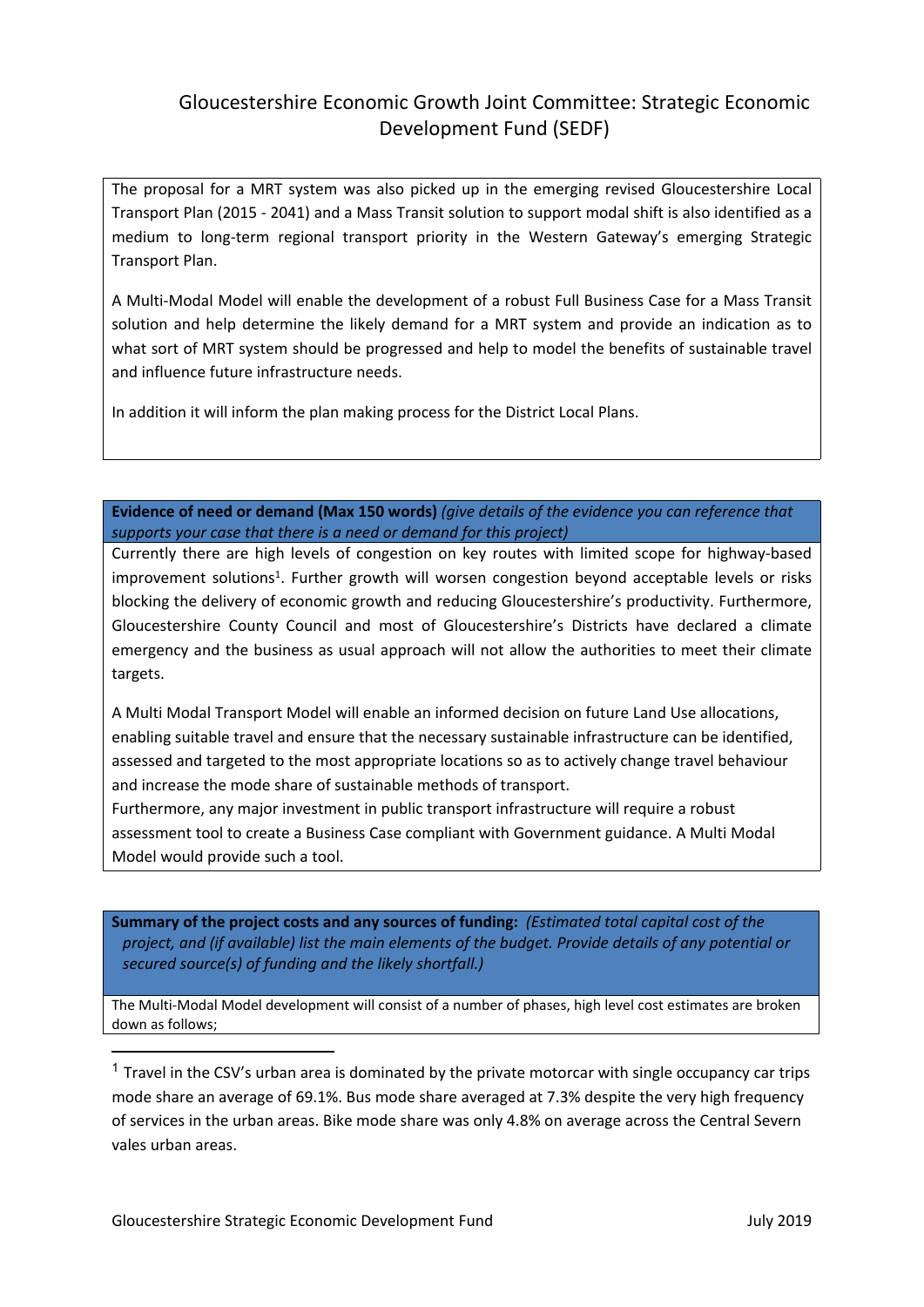Phase  $1 -$  Light touch scoping =  $£10k$ 

Phase 2 – Evidence base development and spreadsheet model: £100k. (Cost may include additional data collection. Please note that is not possible to collect data at present, due to the Covid-19 related lock down. The Data collection element may therefore be moved into phase 3). Phase 3 – Multi-Modal Model development using a revised SATURN base model 2020/21 = £400k

The total cost of developing the model is £510k, however £100k is already available for revising the SATURN base model.

The total funding being sought is £410k.

**Summary of the Revenue Investment(s) required** *(Explain how the project would be deliverable and sustainable by explaining the sources of revenue funding to support the likely cost needed to deliver the project following the capital investment)*

| Project Status (select from one of the following, and provide brief explanation)                |                                                    |  |
|-------------------------------------------------------------------------------------------------|----------------------------------------------------|--|
| Concept Stage (very early stages, requires                                                      |                                                    |  |
| considerable development before it could be                                                     |                                                    |  |
| considered for funding)                                                                         |                                                    |  |
| Outline Stage (early stages, some detail clear but                                              |                                                    |  |
| longer term aspiration which will need further                                                  |                                                    |  |
| development)                                                                                    |                                                    |  |
| Developed Stage (clear project plan, deliverable,                                               | The tasks for early phase model development        |  |
| but seeking funds)                                                                              | have already been identified and set. The project  |  |
|                                                                                                 | will make use of existing data primarily and then  |  |
|                                                                                                 | will seek additional data based on a gap analysis. |  |
|                                                                                                 | A project brief outlining the aims, objectives and |  |
|                                                                                                 | outcomes has been drafted ready for submitted      |  |
|                                                                                                 | to an appropriate consultant.                      |  |
| Mobilising Stage (project moving close to                                                       |                                                    |  |
| delivery, which still has some challenges to                                                    |                                                    |  |
| overcome)                                                                                       |                                                    |  |
|                                                                                                 |                                                    |  |
| Project Status: key milestones (where applicable, provide brief notes on the current situation) |                                                    |  |
| Promoter identified                                                                             | GCC is commissioning Atkins to complete the        |  |
|                                                                                                 | work as part of their professional services        |  |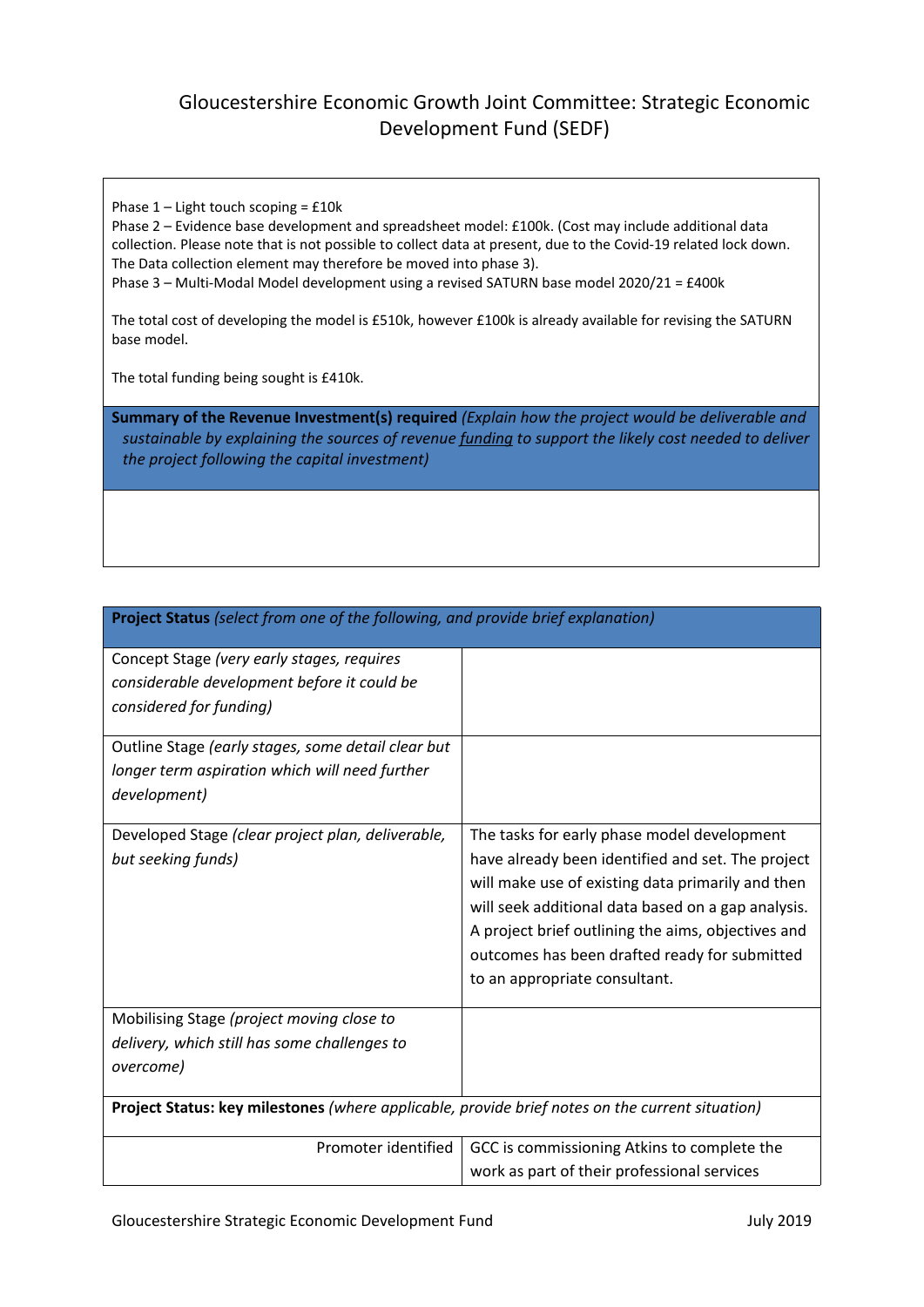|                                               | agreement with the County. |
|-----------------------------------------------|----------------------------|
| Full Business case available                  |                            |
| <b>Planning Status</b>                        |                            |
| Land Assembly (potential requirement for CPO) |                            |
| <b>Confirmed Funding Sources</b>              |                            |
| Design Detail Stage                           |                            |
| <b>Earliest Potential Start Date</b>          |                            |

| Key challenges/risks associated with Project (give brief indication of the main challenges or risks<br>associated with the successful delivery of this project) |                                                                                                                                                                                                                                                                                                                                                                                                         |  |
|-----------------------------------------------------------------------------------------------------------------------------------------------------------------|---------------------------------------------------------------------------------------------------------------------------------------------------------------------------------------------------------------------------------------------------------------------------------------------------------------------------------------------------------------------------------------------------------|--|
| Challenge / Risk                                                                                                                                                | Potential Impact / mitigation                                                                                                                                                                                                                                                                                                                                                                           |  |
| Funding shortfall                                                                                                                                               | If funding is not available to develop a Multi-Modal Model it will<br>impact significantly on GCC's ability to assess and inform land use<br>planning decisions. Without sufficient funding there is a strong<br>possibility that it will impact on the delivery of GCC's LTP ambitions to<br>encourage mode shift to sustainable transport as well as GCC's ability<br>to meet climate change targets. |  |
| Covid-19                                                                                                                                                        | While phases 1 and 2 of the project can be delivered without new<br>data, the last phase of the project will require new traffic data<br>collection. This will not be possible until traffic levels have returned to<br>levels that can be considered representative of a long term trend.                                                                                                              |  |
| Delayed Model delivery                                                                                                                                          | This will impact on GCC's ability to manage long-term risk and<br>network resilience as well as prevent GCC's ability to access/produce<br>evidence to support future funding bids for major transport<br>infrastructure schemes.                                                                                                                                                                       |  |
| Lack of expert knowledge                                                                                                                                        | Transport models are complex computer programmes that need a<br>specific expertise to be built. At present it is proposed that the model<br>would be built by Atkins, one of the largest transport planning<br>consultants in the UK and experienced in delivering projects of this<br>scale.                                                                                                           |  |

### **Declaration by Applicant**

I certify to the best of my knowledge the information submitted on this form is true and correct.

Signed (on behalf of Promoter)

 $\varphi$ 

Date:-06/05/2020

Gloucestershire Strategic Economic Development Fund July 2019